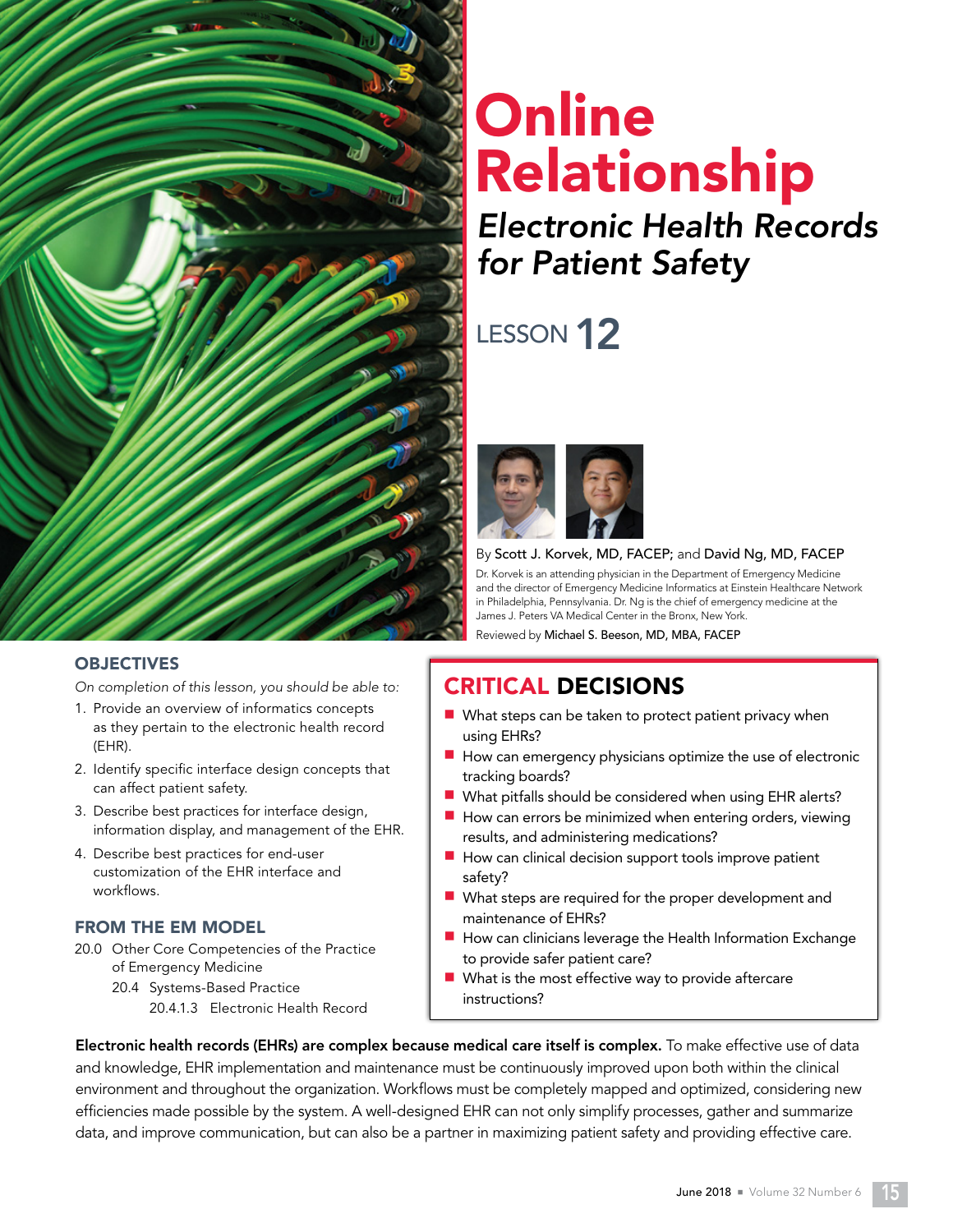#### CASE PRESENTATIONS

#### ■ CASE ONE

After working several consecutive shifts, an emergency physician takes home his paper notes, which he uses to track patients in conjunction with the EHR. The paper notes contain the names, medical record numbers, and chief complaints of two discharged patients he saw over the last few shifts. Planning to follow up with them later, he'd also scribbled down the phone numbers of the patients.

The first patient was a wellappearing elderly man who presented with an influenza-like syndrome. He had one episode of vomiting, but his laboratory results were normal and he improved after treatment. The second patient was a well-appearing nonpregnant woman with fever, nausea, back pain, and dysuria who was diagnosed with pyelonephritis.

When the physician calls the patients several days later, he is

The adage "If you've seen one EHR system, you've seen one EHR system" is unfortunately true. Most vendors offer a suite of software solutions for managing patient care and various business functions, but most of those tools are shipped to the customer in an unusable default state. Each organization is required to configure, customize, integrate, and extend the systems to their needs and practices under varying levels of vendor support and guidance.

And therein lies the rub. No industry must grapple with as many nuanced issues and varied approaches to "standard work" as health care. Few, if any, best practices apply to the entire house of medicine, yet local integrations and customizations can result in unique errors foreign to a paper system.<sup>1</sup> However, properly designed, properly implemented, and properly maintained health information technology (HIT) can prevent or mitigate many of these mistakes.

As noted by the National Academies of Sciences, Engineering, and Medicine,

reassured to find that they are both improving. He is alarmed, however, to discover that he misplaced the paper notes containing their patient health information.

#### ■ CASE TWO

A 38-year-old woman presents with a 2-day history of fever, cough, and shortness of breath. She has no past medical or surgical history but is allergic to penicillin. Her vital signs are heart rate 122, temperature 38°C (100.4°F), and oxygen saturation 92% on room air. Her lung sounds are decreased in the left lower chest. Pneumonia is confirmed by chest x-ray, which shows a left lower lobe infiltrate.

The emergency clinician decides to treat her with intravenous (IV) ceftriaxone and azithromycin. During the computerized order entry process, an alert indicating an allergy to penicillin pops up, but the physician bypasses it with a single click. The nurse administers the medication after using a

Health and Medicine Division (HMD) (formerly the Institute of Medicine), "Health IT is not a single product; it encompasses a technical system of computers and software that operates in the context of a larger sociotechnical system — a collection of hardware and software working in concert within an organization that includes people, processes, and technology."2 Furthermore, the HMD views patient safety not as a property of the software, but as a result of how people use the system.<sup>3</sup>

Current versions of EHRs and other health ITs have not generally lived up to the promise of enabling safer, more efficient, and less costly care.<sup>4</sup> Many of these software applications were designed to assist with billing and related business operations and were later transformed for direct clinical use as the market evolved.<sup>5</sup> As such, the IT landscape is littered with systems ill-suited to the unique nature of clinical medicine, which is defined by highly complex cognitive workflows

knowledge-based bar coding system for medication administration. A few minutes later, the patient develops a rash and has difficulty breathing.

#### ■ CASE THREE

A 27-year-old man presents with abdominal pain and requests pain medication. Given that he has been maintained on a long-acting opiate for chronic pain after a gunshot wound, the physician elects to order hydromorphone. She clicks on a precomposed order for "hydromorphone 1 mg IV q 15 min PRN severe pain x 2 doses" from her list of saved orders, a prescription she has placed many times in accordance with department protocol, and signs it. Shortly afterward, the nurse questions if she meant to order 68.7 mg of hydromorphone, as that seems like an unusually high dose, even for someone tolerant to opiates. The nurse notes that the dosage was verified by the pharmacy.

that require multiple participants to carry out tasks under time pressure amidst constant interruptions.<sup>6</sup> This mismatch between the rigid workflow requirements of the EHR and the fluid nature of clinical care leads to cognitive overload, data entry and retrieval errors, communication errors, and a reduction of the patient to a series of seemingly unconnected data points.

According to the HMD, "Continuing to use paper records can place patients at unnecessary risk for harm and substantially constrain the country's ability to reform health care."7 An EHR allows a health care system to overcome the limitations of the paper chart — availability, simultaneous access, organization, and legibility. It must be recognized, however, that even when properly built to optimal efficiency, the use of an EHR for order entry and documentation clearly requires more clinician time spent in front of a computer.

This investment must return great dividends to be cost-effective. If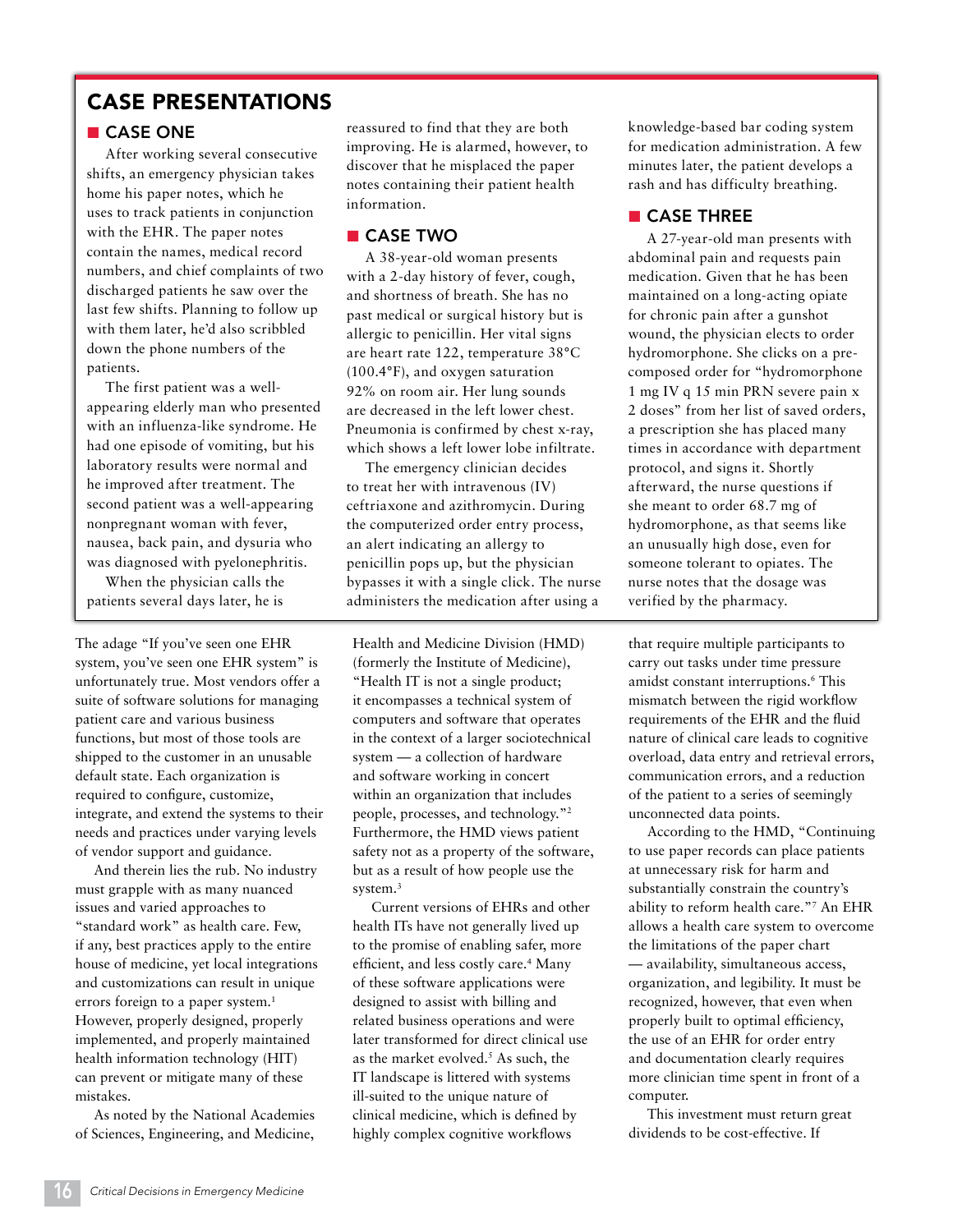properly implemented, the nation's health information infrastructure is projected to save from \$142 to \$371 billion annually (out of \$3.2 trillion total expenditures).8,9 A recent study showed an average of 9.6% savings per hospital admission using advanced EHRs.10 These savings depend on effective information exchange to ensure that complete, relevant medical information for each patient is immediately available and that providers are able to use the information constructively.

Despite all the potential benefits of EHRs, the adoption of health IT has been plagued by poorly aligned incentives. Patients and payers are the primary beneficiaries of cost savings and safety enhancements, but providers and health systems are paying with both actual costs and decreased productivity, increasing resource requirements and the perils of organizational transformation.

The US Congress passed the Health Information Technology for Economic and Clinical Health (HITECH) Act, Title XIII of the American Recovery and Reinvestment Act (ARRA) fiscal stimulus package, in 2009 to attempt to align these financial incentives. HITECH provided \$25.9 billion in funding for EHR system adoption with the establishment of Medicare and Medicaid EHR incentive programs.<sup>11,12</sup> These programs created payments for clinicians and hospitals who could demonstrate "meaningful use" of an EHR system, and the incentives clearly worked.

The adoption of EHRs has occurred at an astonishing pace, such that by 2015 more than 80% of all acute care

#### TABLE 1. Tracking Board Elements

Examples of patient information displayed on emergency department tracking boards:

- Patient name
- Room number
- Assigned providers
- Length of stay
- Progress of ancillary testing (ordered, collected, received, resulted)
- **Allergies**
- Disposition status
- Communication among staff in a free-text column

hospitals had deployed an EHR system with at least basic functionality, and 96% possessed a certified EHR system in some stage of development.<sup>13</sup>

The three main components of meaningful use (MU), as described in HITECH, are to 1) make actual use of an EHR in a meaningful way, 2) exchange information to improve the quality of health care, and 3) to submit quality measures to the Centers for Medicare and Medicaid Services (CMS).

MU was replaced by the Advancing Care Information (ACI) objectives and measures as part of the Medicare Access and CHIP Reauthorization Act (MACRA) of 2015.14,15 HITECH and MACRA are designed to incentivize and assist the health care sector to adopt EHRs as a tool for performance improvement.

#### CRITICAL DECISION

#### What steps can be taken to protect patient privacy when using EHRs?

Health care organizations are charged with protecting private electronic health information, a key aspect of the Health Insurance Portability and Accountability Act (HIPAA) enacted in 1996. It is imperative for EHRs to provide safety measures that protect this data and for health care organizations to implement policies and workflows to achieve that aim. HIPAA places the onus to safeguard protected health information (PHI) on the covered entity, which can be a medical provider, a health insurance company, or a health care clearinghouse, as well as any business associates the entity uses to assist with its health care activities.16

Penalties for violating HIPAA can lead to stiff monetary fines and even criminal prosecution. An intentional disclosure of PHI can lead to a penalty of up to \$50,000 and up to 1 year in prison. Using PHI for personal gain or to harm others can result in a prison sentence of 10 years and a \$250,000 fine.<sup>17</sup>

Emergency clinicians should alert their immediate supervisor regarding any patient privacy breaches, while following the applicable hospital and federal policies. The Breach Notification Rule requires covered entities and their business associates to report a breach that meets certain criteria. Notifications to those affected by the breach, the Health and Human Services secretary, and the media are required if more than 500 individuals are involved. Penalties vary depending on the severity of the breach and whether it was intentional or accidental.18

Although there are limits to what emergency physicians can change regarding federal and state patient privacy laws, they can protect themselves from violations when using the EHR. Additional safeguards can be implemented by working with department, hospital, and IT leadership. Examples include limiting information on electronic display boards in public view, providing privacy screens for outwardfacing computer monitors, allowing patients to safely opt out of tracking board screens, and creating policies regarding printed documents.

Many EHR systems still rely on paper printouts for outside providers, for use in another location, or for the patient's own records. The user who printed the information should be identified on the paperwork. Staff should protect all materials printed from the EHR by avoiding transporting PHI outside the workplace and shredding documents no longer needed. As more mobile technology is implemented to complement the traditional desktop EHR, the need to print will hopefully diminish.

#### CRITICAL DECISION

#### How can emergency physicians optimize the use of electronic tracking boards?

Tracking boards have transitioned from manual dry erase boards to automated electronic systems incorporated into the EHR. They display vital patient information, while facilitating communication about patient care both within the emergency department and between different departments of the hospital.

An EHR tracking board is essentially a dynamic spreadsheet that can be sorted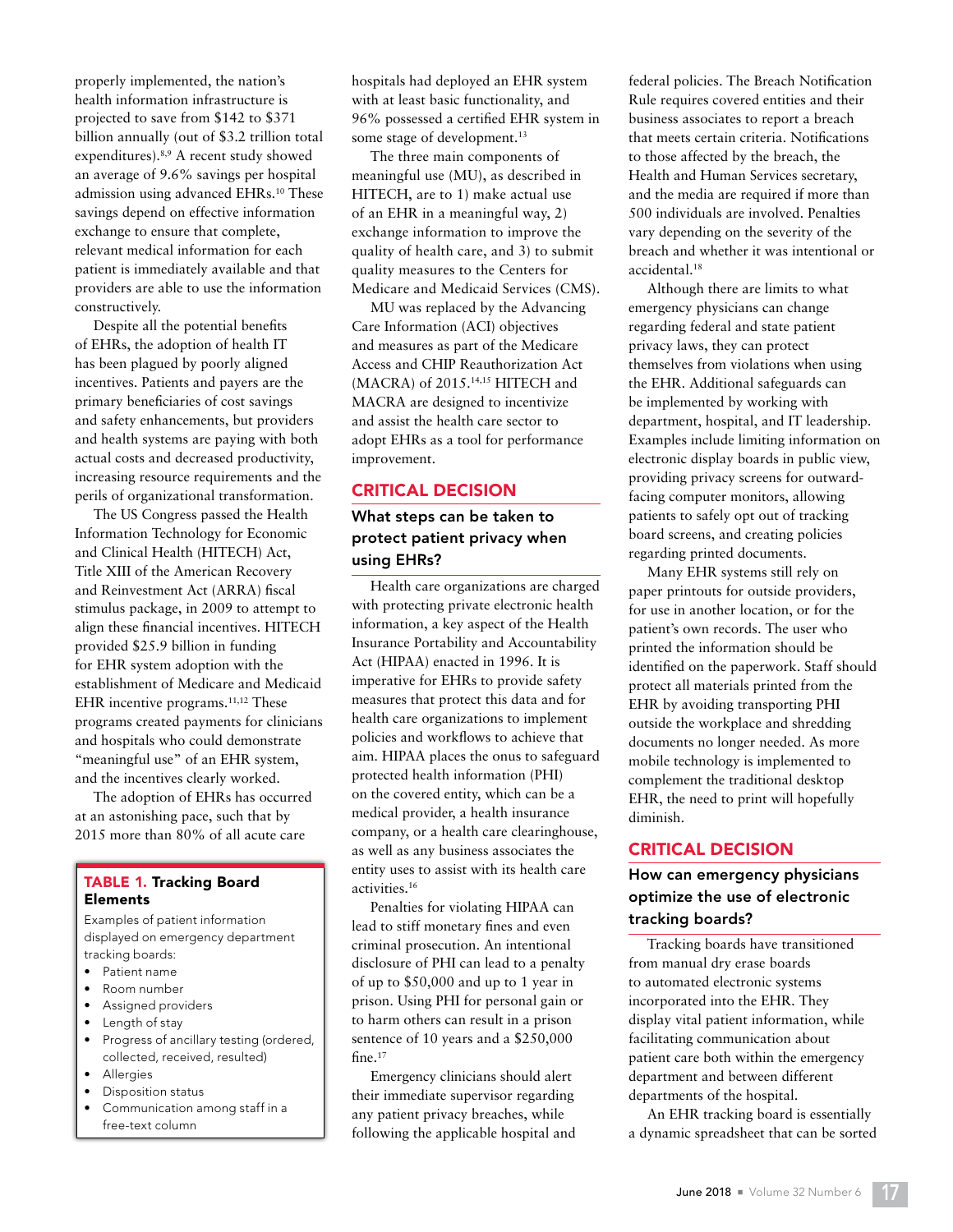and filtered (*Table 1*). For example, users can sort rows in order of patient arrival so that those with the longest wait times appear at the top. Even the font and text color can be changed within some systems to denote critical acuity or the status of test results. Patients benefit when providers can readily see this information, and clinicians can also avoid cognitive overload by filtering out patients no longer under their care.

#### Customizing Features

Many features of the electronic tracking board can be configured with the help of IT analysts and systems designers. For example, icons can be designed and customized to suit individual department needs, and can sometimes be purchased online. Most EHRs employ a tool-tip that explains the meaning of each icon when the user hovers over it. Icons associated with a patient's name can be used to display dynamic information about laboratory and radiology tests.

*Dynamic* icons change according to the status of a process, while *static* icons represent knowledge or information regarding a specific patient. Examples of static icons include alerts for two or more patients with the same name; an alert indicating isolation requirements; and icons for abnormal vital signs, disposition type, or test eligibility (eg, to comply with a specific regulatory directive). Icons can also protect clinicians when managing potentially violent patients by enhancing communication and alerting front-line staff of inappropriate visitors.

When implemented properly, icons and other elements of an electronic tracking board can be powerful tools to guide clinical workflow.19 For example, information in a triage note could trigger a sepsis icon on the tracking board, which would then alert staff to initiate a sepsis protocol that would include tasks such as timely blood cultures and antibiotics.

Tracking boards can also provide separate views for different emergency department locations, such as triage, fast/ super track, distinct nursing districts or pods, and critical care areas.<sup>20</sup> Different views of the board can be created for

various users, arranging and highlighting data in the most logical manner for specific roles and level of access.

Prior to the advent of electronic tracking boards, clinicians would have to comb through a pile of charts to determine which patients should be evaluated first. Now, when a patient is registered, their name appears on the board, which rapidly notifies the team. Information about prior visits can be obtained and triage vital signs made visible by any appropriate staff member within the department. Furthermore, the tracking board can be viewed, using secure remote access, from an emergency physician's or administrator's home. By evaluating their department in real time, clinicians can make informed administrative decisions about resource utilization and solve issues as they occur.

Perhaps the greatest benefit of this tool is the incredible amount of data it provides. Reports can reveal invaluable information about the timeliness of patient care, dwell times of admitted patients, and compliance with certain core measures such as stroke, pneumonia, and sepsis protocols.21

#### Avoiding Errors

Despite their many benefits, electronic tracking boards can interfere with patient care when certain safety features are not present. For example, imagine how easy it is to order or document an item on the wrong patient when multiple windows are open. It is important for the tracking board to include a prompt that alerts the user when a documentation window is open on one patient but the provider attempts to place an order on a second patient, perhaps thinking they are still working on the previous case. If customization of an EHR allows this multitasking configuration, it is important that multiple cues are built in to prevent the physician from making this mistake.

Clinicians can also suffer alert fatigue from an overly busy, dense, or noisy tracking board.22 Some systems have too many colors that flash and blink at different rates, where each color has a specific meaning for each

staff member. Background colors for cells can be changed to alert the provider about new patients. Theoretically, changes in color or font can be used to denote multiple steps in a workflow, but color-coding can become burdensome if not used selectively.

The overuse of icons can also cause alert fatigue; the provider may overlook an important warning if there are too many to monitor. The best use of color changes and icon management are ones that fit well within the department's workflow and lend themselves to automated processes.

#### CRITICAL DECISION

#### What pitfalls should be considered when using EHR alerts?

Alerts can minimize medical errors — as long as a balance is struck between providing timely and relevant information and not impeding the delivery of health care. Alerts appear based on standard or customized computer programming rules running in the background and can draw attention to important information such as patient allergies or the need to address a particular medical issue.

A pop-up alert can serve as a reminder of a drug-drug interaction or the need for infectious disease screening. Icons, color, font, and other user-interface changes are all subtle cues used to draw the user's attention to important information. Alerts can be customized based on certain criteria and can be static or passive. Some alerts require the user to acknowledge them with a click. Others require the user to explain why the alert was bypassed or to select an appropriate response.

The alert user interface must be clean and intuitive so that the clinician clearly understands the purpose of the notice and the possible actions. Alerts in the EHR should also be scaled according to risk-to-patient safety (*Table 2*). Minor notifications should be static and easily bypassed; critical warnings should employ dramatic interface elements and require user input prior to alert dismissal. Using a tiered approach increases compliance among users.<sup>23</sup>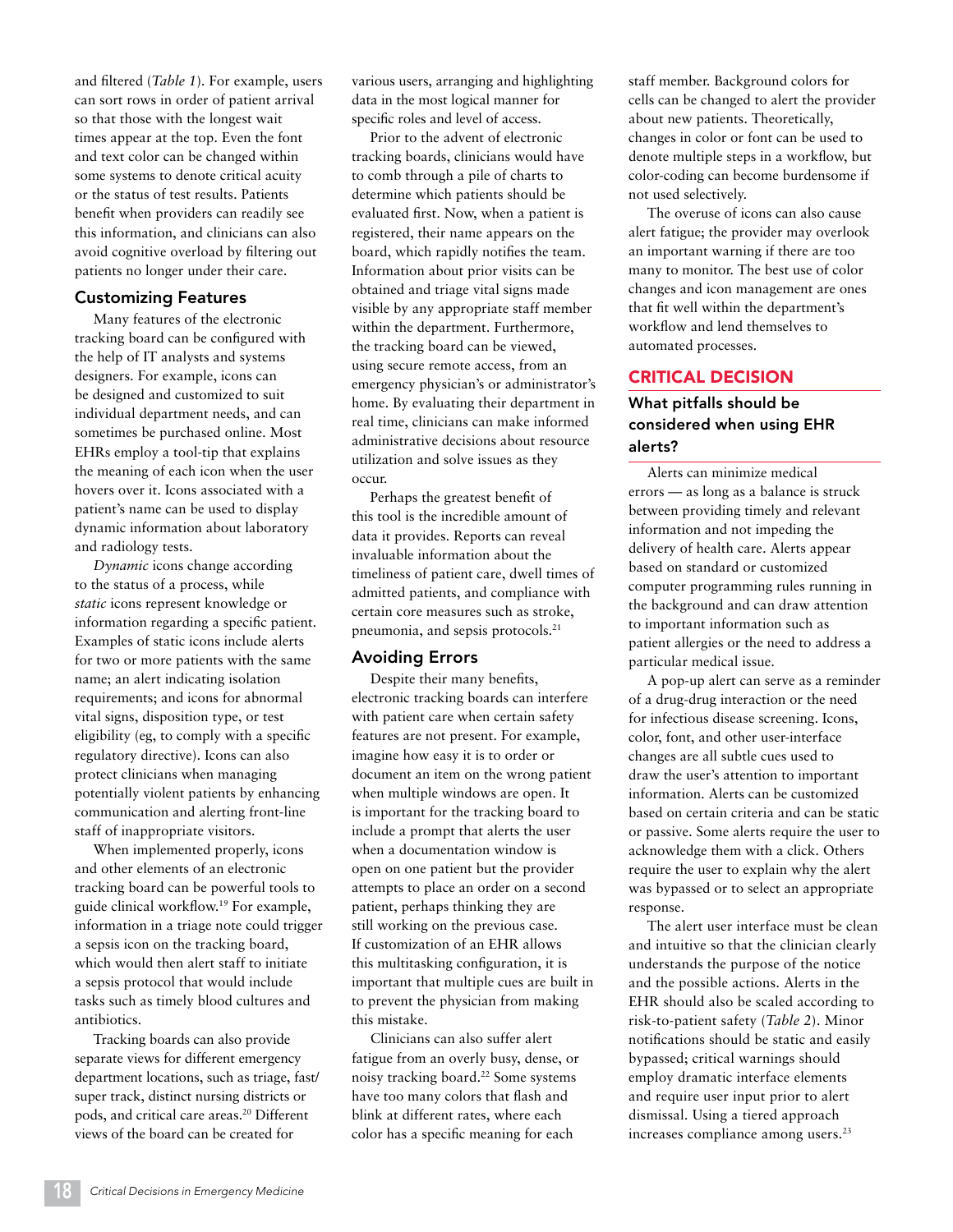Too many notifications can be dangerous, however. A 2011 investigation by the *Boston Globe* found at least 216 deaths in the US over a 5-year period that were related to alarm fatigue and malfunction.<sup>24</sup> Endless pop-up alerts while trying to enter orders can quickly frustrate busy clinicians, who may then dismiss them as irrelevant. Relevant information may go unrecognized by providers who mindlessly click through steps in the workflow. For example, poorly-timed drug alerts that interrupt with warnings about minor intolerances, potential food interactions, or duplications with historical or home medications are bound to result in patient harm, as the clinician is conditioned to either bypass the alert, or worse, enter false data to complete the desired order.

Alerts that stop an action (eg, order entry) should be designed to help

the user discover acceptable clinical actions, in addition to the option to cancel or proceed. For example, if a clinician attempts to order a chest CT with IV contrast to evaluate for pulmonary embolism in a patient with renal impairment, an appropriately designed alert should also give them the option to order an ultrasound of the extremities or a ventilation/perfusion scan instead.

#### CRITICAL DECISION

How can errors be minimized when entering orders, viewing results, and administering medications?

CPOE plays a key role in coordinating and communicating patient care processes. The electronic ordering of tests allows the emergency department information system to

communicate with ancillary information systems in the hospital's laboratory, radiology, and other departments. This approach also decreases transcription errors and reduces length of stay.25,26 Prior to CPOE, laboratory tests were ordered on paper and results returned by paper or phone; unfortunately, these manual processes are still necessary during EHR downtime.

#### Creating Order Sets

Great care goes into creating order sets, a process that necessitates a close partnership between the clinical informaticist, the pharmacy and therapeutics committee, and IT project management. Dosages of medications must be thoroughly reviewed for accuracy during the design process. The format of the various sections within an order set should be designed in a logical manner. Interfaces should be laid out to

| Component                                                                                                                                  | <b>Potential Benefits</b>                                                                                                                                                                                                                                                                                          | <b>Potential Harms</b>                                                                                                                                                                                                                                                                                                                                                                             |
|--------------------------------------------------------------------------------------------------------------------------------------------|--------------------------------------------------------------------------------------------------------------------------------------------------------------------------------------------------------------------------------------------------------------------------------------------------------------------|----------------------------------------------------------------------------------------------------------------------------------------------------------------------------------------------------------------------------------------------------------------------------------------------------------------------------------------------------------------------------------------------------|
| <b>Tracking lists</b>                                                                                                                      | • Facilitate communication                                                                                                                                                                                                                                                                                         | Information overload, resulting in communication<br>lapses<br>Loss of face-to-face communication<br>$\bullet$                                                                                                                                                                                                                                                                                      |
| Computerized provider order<br>entry and clinical decision<br>support                                                                      | • Order verification - dose, frequency,<br>allergy, formulary, cost, etc.<br>Increased adherence to guideline-based<br>care through order sets and pathways<br>Point-of-care decision instruments and<br>knowledge resources<br>Surveillance and monitoring of patients,<br>$\bullet$<br>clinicians, and processes | Alert fatique<br>٠<br>Overreliance on knowledge systems<br>Increased time spent at computer instead of<br>$\bullet$<br>bedside<br>Sequencing errors and complex workflows                                                                                                                                                                                                                          |
| Bar coding and electronic<br>medication management<br>Laboratory information systems<br>and picture archiving and<br>communication systems | • Avoidance of medication errors - wrong .<br>patient, wrong drug, etc.<br>Timely results reporting<br>Avoidance of accession errors (wrong<br>patient)<br>Avoidance of repeat tests<br>Process metrics                                                                                                            | Overreliance on automation<br>Missing information<br>Data retrieval errors - complex interfaces,<br>complex workflows, etc.                                                                                                                                                                                                                                                                        |
| <b>Electronic documentation</b>                                                                                                            | Efficient data entry<br>Legibility<br>Searchability<br>Simultaneous access<br>$\bullet$<br>Availability of prior records<br>$\bullet$<br>Data reuse and reorganization<br>$\bullet$<br>Structured data<br>Data entry validation checks and<br>required documentation                                               | Overreliance on macros: causing false data entry<br>$\bullet$<br>Data entry errors, voice misrecognition,<br>autocorrect, transcription, transposition, wrong<br>field, etc.<br>Voluminous documentation, leading to missed<br>information and cognitive overload<br>Reduction of patient record to a series of data<br>points, leading to fragmentation of clinical<br>overview of entire patient |
| <b>Health Information Exchange</b>                                                                                                         | Repeat test avoidance<br>$\bullet$<br>Medication reconciliation<br>$\bullet$<br>Continuity of care                                                                                                                                                                                                                 | Patient privacy and confidentiality concerns<br>$\bullet$<br>Missing information<br>٠<br>Overreliance on external data instead of<br>evaluating the patient                                                                                                                                                                                                                                        |
| Patient engagement tools (eg,<br>aftercare instructions, portals)                                                                          | Patient education<br>Patient communication                                                                                                                                                                                                                                                                         | Overly broad or generic information<br>Conflicting information                                                                                                                                                                                                                                                                                                                                     |

#### TABLE 2. Safety Implications of Major EHR Components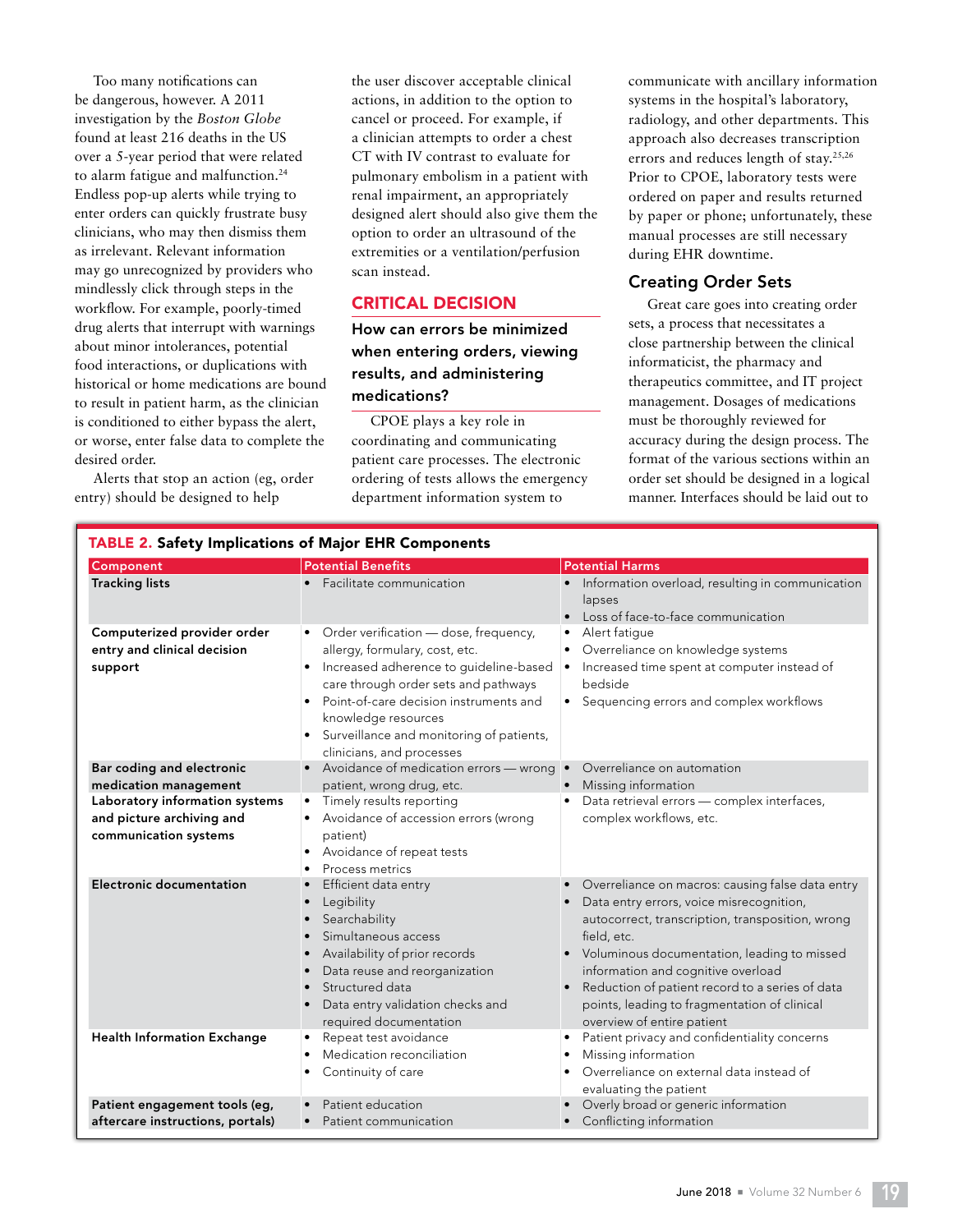minimize horizontal and vertical scrolling, which can lead to human and systems errors when the wrong orders are selected. It is helpful to organize the columns of the medication section in the same format as a common prescription. Potential mistakes can also be reduced through integrated safety alerts and reminders. Once designed and implemented, order sets must be periodically reviewed so that the content reflects current standards of care.

Order sets allow separate orders to be grouped together for a common presenting symptom (eg, chest pain) or a clinical event (eg, procedural sedation). They allow the provider to rapidly select what is needed from a single screen, without having to place a series of individual orders. Laboratory studies, medications, nursing orders, and radiology tests can all be included in the order set, which streamlines the management of any given complaint.

In most EHRs, an order set can be customized with fully-defined order sentences or to create a common range of dosages applicable to the situation. For example, in a sepsis order set, a CBC order might have a prepopulated priority of "STAT," and the frequency of an antibiotic might be prepopulated as "once," with the applicable dose range and indication for that condition.

Order sets allow a physician to customize CPOE by preselecting a core set of orders, reducing the number of needed clicks. In addition, they can help facilitate compliance with certain core measures such as stroke, pneumonia, and sepsis bundles. Some system workflows provide emergency physicians with clinical decision support options at the time of order entry.<sup>27</sup>

Some EHRs allow users to customize the results display to improve visualization. For example, emergency physicians may prefer to select and view laboratory data in a given time interval in order to analyze any clinically significant trends. Many systems also provide direct access to radiology images without requiring a separate picture archiving and communication system (PACS). However, the image quality is often lower than that of images viewed directly from the PACS software.

#### Reducing Drug Errors

Clinicians must learn to use CPOE to aid patient safety. Antibiotics, pain medications, and other acute drugs should be ordered as once-only medications. Refills should be ordered via the drug refill process, rather than with a duplicate prescription. The health system must deploy a well-defined medication reconciliation process to keep records up-to-date.

An appropriate, nonintrusive pharmacy review and verification process must be implemented to safeguard against potential interactions and errors. Much literature supports the role of a pharmacist, who can work side by side with the emergency department to reduce costly medication errors.<sup>28</sup>

Another safety-enhancing advancement of the EHR is the use of bar-code verification technology. At the time of registration, the patient receives a bar-coded wristband indicating vital demographic information. Some systems also provide the clinician with a bar-coded ID card with an automated log-in. By scanning the patient's barcoded wristband, the clinician gains access to the patient's order profile. Scanning the medication next allows that code to be matched with the physician's order. If there is no match, an alert is triggered.

Another advantage to bar-coded medication administration is that the transaction can prompt documentation, potentially saving additional steps in the EHR. These electronic safety checks are a reflection, in part, of the five "rights" of medication administration, where the right drug is delivered to the right patient using the right route at the right dose and right time.

Providers that administer medication have a crucial responsibility to act as the last line of defense against medical errors. Sometimes, the use of technology can lead to a "rubber stamp" effect, where the appearance of correctness is validated by a prior checkpoint. However, some systems provide alerts for incorrect dosing, especially for pediatric medications. It is vital for providers to do a mental check as part of the five "rights" of drug administration and seek help

from pharmacy or online references if questions arise. Computerized systems are not a substitute for clinical review and judgment.

#### Preventing Alert Fatigue

Although studies show that CPOE can reduce medical errors, technology increases the risk of mistakes related to order entry. One unintended consequence of the EHR is well documented in Robert Wachter's *The Digital Doctor: Hope, Hype, and Harm at the Dawn of Medicine's Computer Age*, which details the case of a pediatric patient who received a 39-fold overdose of sulfamethoxazole/trimethoprim. The physician, who failed to recognize that the computer screen was expecting a dose in mg/kg, instead entered the total dose (160 mg) in the field for mg/kg.

The computer multiplied this input by the patient's weight after the physician bypassed the first computerized alert. The pharmacist, a robot in this case, did exactly as ordered and retrieved a few dozen tablets. Finally, a young nurse, perhaps afraid to question all the checks that had occurred before, administered 38.5 tablets rather than a single tablet. The hospital later pinpointed alert fatigue as the principal cause of the mistake.

Hospital administrators resisted the urge to add another safety alert popup, which would have been the first plan of correction at most hospitals. They also removed the mandate to enter pediatric orders in mg/kg doses. In addition, the institution's CPOE now blocks any order that prescribes more than nine pills in a single dose. The robotic pharmacist, which was designed to reduce errors and costs, replaced an independent thinker who could have stopped the cascading set of events that led to the patient's overdose.

#### Optimizing EHR Design

Other errors (*Figure 1*) that can result from use of the EHR involve poor user-interface design decisions. An order form containing a dropdown list with Celebrex, Celexa, and Cerebyx, along with other medications, is likely to introduce wrong-item selection errors. Documents or order entry screens that require significant horizontal or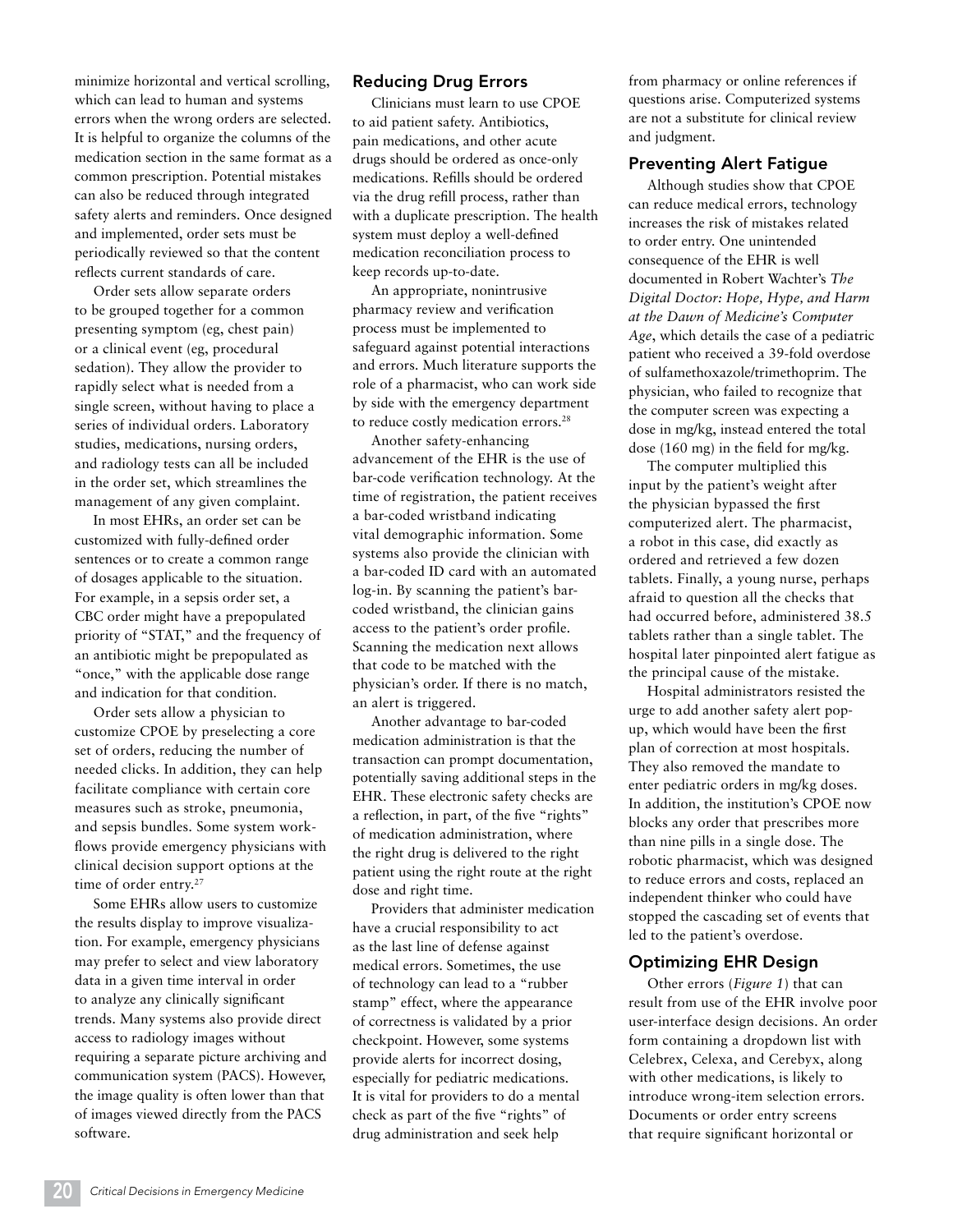vertical scrolling are also prone to user errors. Complex filter options can prevent physicians from seeing all the information needed for patient care. Such individual user settings should be covered during training sessions.

Usability testing and direct enduser input should also be integrated into EHR design, implementation, and maintenance processes. It has been suggested that usability testing follow these five attributes: 1) The system should be easy to learn; 2) an experienced user should be able to use the system efficiently; 3) features should be easy to use and retained once learned; 4) the system should be designed to reduce errors; and 5) the user experience with the system should lead to satisfaction.29

#### CRITICAL DECISION

#### How can clinical decision support tools improve patient safety?

Clinical decision support refers to "software that provides clinicians, patients, or individuals with knowledge and person-specific or population health information, intelligently filtered or presented at appropriate times, to foster better health processes, better individual patient care, and better population health."30 Clinical decision support tools can be categorized by their clinical purpose, mode of alert, method of reasoning, or software architecture.<sup>31</sup>

Many tools currently exist that can aid in diagnostic reasoning by leading the provider through the application of formal guidelines and decision instruments (eg, PECARN algorithm, GCS score, etc.). Some can gather relevant information from the patient's chart and, if documented in a manner that supports retrieval and processing, be used to prepopulate decision aids. More advanced systems can feed a rule engine to evaluate for specific conditions of interest — such as sepsis, potential syndromic or public health alerts, risk of clinical deterioration, delirium risk, or risk of falls — and alert staff.

Other tools can provide treatment recommendations based on best



practice guidelines or provide specialty or disease-specific chart views to help providers quickly summarize key information and view trends. Properly designed clinical decision support systems, deployed with attention to provider workflows, are one of the key drivers of quality improvement; however, many of these tools remain inadequate.

An ideal decision support system should "provide the right information, to the right person, in the right format, through the right channel, at the right point in the workflow to improve health and health care decisions and outcomes."32 However, clinicians most often interact with a decision support system via inopportune pop-up alerts, when opening the patient's chart or during the order entry process. Otherwise, the tool is a separate module within the EHR (or even in a different application or web browser window) that must be launched, requiring clinicians to reorient to a different interface, work through the tool until arriving at a decision, and then execute the decision back within the main EHR workflow. Major EHR vendors have made significant progress in allowing the integration of third-party tools into their clinical workflows, but implementations vary widely.

In addition to these discrete support modules, decision support also includes the design of the EHR interface, which dictates how information is presented to clinicians. Rather than launching individual tools for specific clinical problems, system designers should optimize how test results and other pertinent clinical data are integrated into the clinical decision process. For example, when ordering a test, the date and value of the last performance should be displayed in context. Information on best practices for diagnostic tests or treatment options should be immediately available to clinicians and integrated into the ordering workflow.

#### Standardizing Care

An emerging model for contextual decision support is the "infobutton," a Health Level-7 standard for embedding outside resources in appropriate areas of the EHR.33 An infobutton can appear as an icon or a hyperlink to a resource with additional information. Drug monographs, links to guidelines, calculators and scoring instruments, equipment manuals, and just-in-time training materials can all be linked to individual orders and order sets, documentation systems, laboratory test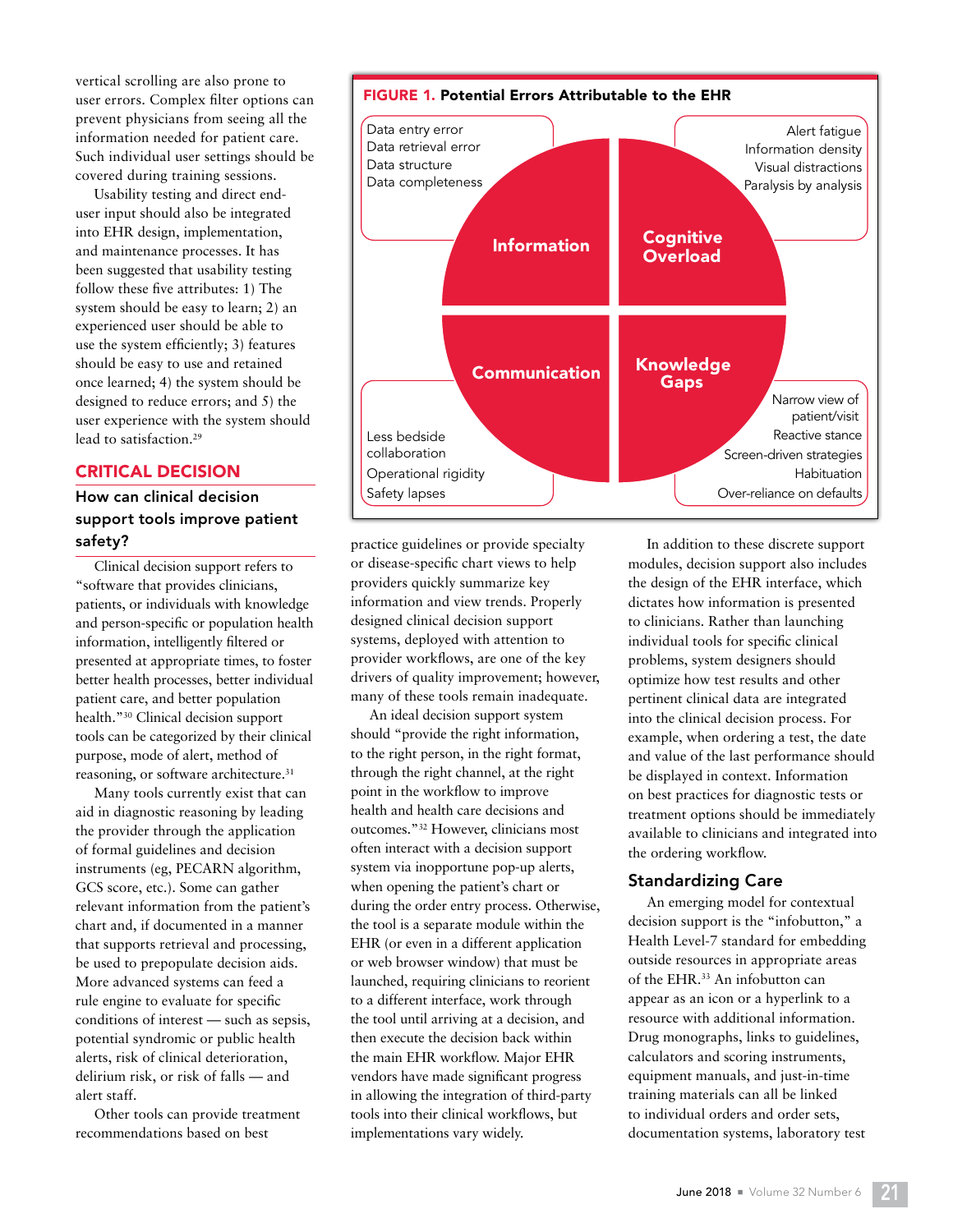descriptions, and other areas of the chart subject to the EHR system architecture.

Access to material at the point of decision helps to standardize care based on best practices and institutional protocols by improving access to clinical resources. This information, which is critical to making optimal diagnostic and treatment decisions, should not be squirreled away in some email archive, intranet site, handbook, or other external resource.

Despite the clear usefulness of contextual references, high-risk cases demand more formalized decision support tools. Thrombolytics, anticoagulation, blood product administration, surgical intervention, and many other situations require the use of checklists and order sets to provide safe and effective care. Specific documentation forms and checklists to formalize inclusion and exclusion criteria for high-risk therapies should be available to the provider, and their use should be enforced via institutional policy, rules engines, modal alerts, and system design.

Order sets for high-risk and protocolbased care situations should be up-todate, clear, concise, and user-friendly with reasonable default parameters. Institutional order sets should be localized by care setting, rather than implemented indiscriminately throughout all departments. Dosing calculators should automatically appear for medications, such as chemotherapeutics, thrombolytics, weight-based drips, and insulin with relevant information, such as age, body weight, height, and calculated body surface area immediately available. Automatically calculated values (eg, a final weight-based dose) must be highlighted to attract the attention of the ordering provider. Basic measures, such as standardized limited formularies with drug concentrations and units of measurement (mL, mg, cm, etc.), are also critical to preventing patient harm.

Rules engines can further improve patient flow by suggesting additional orders or automatically placing orders according to protocol. For example, elevated lactate in a patient with suspected sepsis can be automatically

repeated by rule, without requiring the clinician to view the abnormal result and order a repeat. Orders can be automatically entered for certain diagnoses when their performance is routine for that condition. Clinicians can be prompted with additional orders that commonly go together or are required for patient processing, including MRSA testing for bed placement or isolation orders.

#### Developing Order Sets

Order sets should be developed and maintained with best practices in mind and viewed as an essential form of decision support. This makes it easy for the clinician to "do the right thing" by including only necessary and safe orders that align practice with accepted norms. Order sets should also cover a limited number of standardized patient pathways for disorders such as asthma, chest pain, trauma, or sepsis, and should reflect the clinical staff's practice.

Order sets should not be confused with quick-pick or favorite lists of possible orders for a given complaint, which can add clutter and slow down the ordering process by requiring clinicians to scan a seemingly endless list of options. Too many choices can cause cognitive overload and lead to errors. Instead, common orders for general workups and specific conditions should be grouped as quick-pick or favorite lists that exist outside of order sets and should be organized redundantly via test modality, clinical complaint or diagnosis, or the step of the patient visit (eg, triage, evaluation, or disposition).

It is critical to remember that clinical decision support systems do not make clinical decisions; they merely provide relevant information and analyses to enable clinicians, patients, and health care organizations to develop more informed judgements. Providers should not blindly trust the recommendations of any clinical decision support tool or the configured defaults of any order.

#### CRITICAL DECISION

#### What steps are required for proper development and continued maintenance of EHRs?

Although the transition from paper medical records to an electronic format is challenging, it is an investment in the future. The more time and effort spent creating and modifying electronic notes, the easier it is to document the patient's next visit.

During EHR implementation, the emergency department director or designated IT clinical champion should work closely with a clinical documentation analyst to convert existing notes, forms, and templates. New documentation should be designed only after considering changes in operational and clinical workflows as a result of the EHR. It is a common pitfall to replicate paperwork with electronic forms or templates without regard to the purpose that the paper documents served. Another common mistake is attempting to duplicate the layout and structure of existing paper forms. It is important to remember that screen-based interfaces necessitate a very different approach.

Paper documentation can help providers organize and process care for needle sticks, central lines, and deaths within the emergency department, but they can also communicate information to other departments, including data on employee health, quality management, or vital statistics. For example, if a paper death packet is formatted electronically, but the EHR implementation team fails to recognize that it also serves to inform the office of vital statistics of a patient's death, then its full purpose will not be achieved.

One solution may be to send automated emails to the office of vital statistics if certain questions, already present in the electronic form, are answered in certain ways. Some forms of electronic documentation can trigger events based on data entry, such as adding diagnoses, prompting for additional information, or automatically placing orders. Alternatively, some actions and events can be automatically converted into embedded documentation within clinical notes (*Table 3*).

Design sessions should also be influenced by the regulatory requirements the hospital must follow. Examples include a text box reminder for do-not-use abbreviations, or documentation on the use of two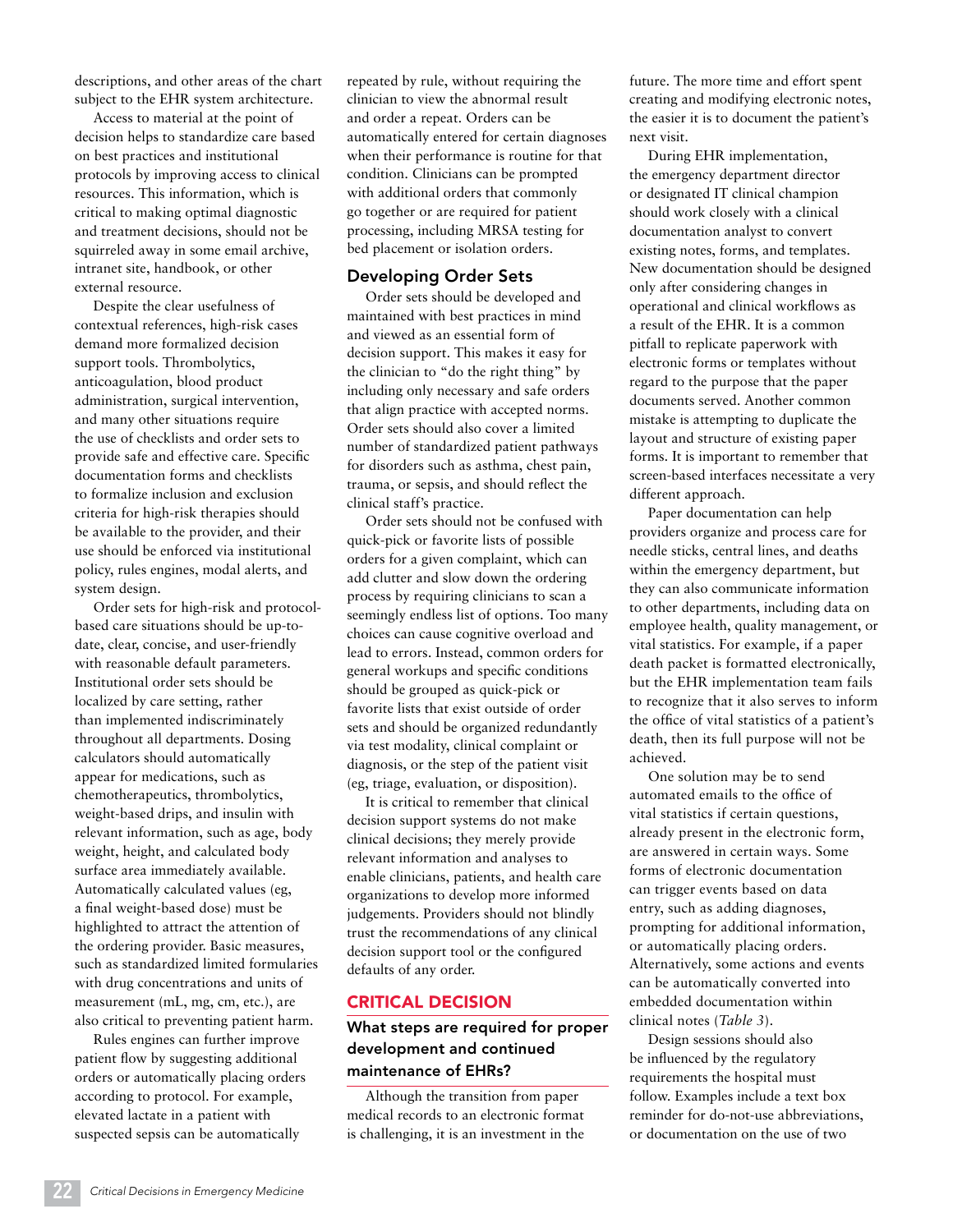patient identifiers or an interpreter.<sup>34</sup> A multidisciplinary group can determine which fields should be mandatory to drive compliance for billing or for quality needs in cases of stroke, sepsis, acute myocardial infarction, or heart failure. Ensuring regulatory compliance, which is a concern for all hospitals, is a distinct advantage of electronic documentation. Although these needs can conflict with the desire for short, user-friendly electronic notes, they are a vital part of the process.

After EHR implementation, it is important to maintain and update documents on a regular basis. Paper versions of electronic documents may be needed when the system is offline; therefore, changes in one version should be matched and completed in the other. Users should also be aware of any changes in existing clinical documentation.

#### Helpful Shortcuts

Despite daily frustrations with clinical EHR documentation, many tools are provided to ease these tasks. Many systems have a "canned expressions" function that allows physicians to document templated text using a key word; however, this tool is best used for tasks that require the same

documentation all the time. For example, physicians can provide discharge instructions for patients needing wound care or those with high-risk conditions that do not merit admission.

Processes that occur earlier in the patient workflow can also be utilized to ease documentation. For example, information entered by a provider at triage in one document can populate certain sections of the emergency physician's note and provide an opportunity for correction. Optimally, data should be entered once and then be available in the chart going forward. A patient's allergy history is a great example of key data that should be entered in the designated section of the EHR. It is imperative that every provider have access to this information.

An important distinction should be made, however, between functionality that allows "canned expressions" or "bring it forward" documentation and cutting and pasting from one note to another. Per CMS, cutting and pasting of clinical documentation makes it easier for clinicians to commit fraud.35 Having a more user-friendly way to document patient information serves to enhance patient safety and compliance, as long as the correct methods are used.

#### Avoiding Common Mistakes

Users tend to develop shortcuts and workarounds in an attempt to enhance efficiency and avoid unoptimized areas of the EHR. For example, it is common for providers to document a patient's allergy history as free text, rather than as structured data in the allergy module. This workaround is a patient safety hazard, as any free-texted allergy history will fail to trigger drug-allergy or drugdrug interaction alarms, and will not be included in transition-of-care documents or summary information. Such bounded, discrete data elements should be entered once and used again anywhere and anytime they are needed.

User-friendly features that document a whole review of systems (ROS) with one or two clicks are also commonly misused. Obvious examples of misuse include a comprehensive ROS documented for a gunshot victim at a level one trauma center, "alert and oriented" for the neurological examination of a cardiac arrest patient, or "moves all extremities" for a paraplegic patient. Scribes can be helpful in these circumstances, provided the charts are reviewed carefully. Although they can provide valuable documentation services, it is important to remember that

| <b>TABLE 3. Suggested Documentation Filters</b> |                                                                                                                                                                                                                  |                                                                                                               |  |
|-------------------------------------------------|------------------------------------------------------------------------------------------------------------------------------------------------------------------------------------------------------------------|---------------------------------------------------------------------------------------------------------------|--|
| <b>Filter</b>                                   | <b>Included Documents</b>                                                                                                                                                                                        | <b>Excluded Documents</b>                                                                                     |  |
| <b>Emergency (default)</b>                      | Clinically-relevant visit information, including triage notes, patient<br>history, examination findings, nursing notes, care summaries, and<br>discharge instructions                                            | Registration, billing, and other<br>administrative information                                                |  |
| Cardiology                                      | ECGs, echo and catheterization reports, emergency physician<br>procedures, cardiology consults, and cardiology office notes                                                                                      | Procedure logs, circulating nurse<br>reports, and anesthesia reports                                          |  |
| <b>Procedures</b>                               | Operation dictations, endoscopy reports, interventional radiology<br>procedures, and implant logs                                                                                                                | Procedure logs, circulating nurse<br>reports, anesthesia reports, time out<br>notes, and administrative notes |  |
| <b>Studies</b>                                  | Radiology reports                                                                                                                                                                                                | Administrative, billing, and regulatory<br>notes                                                              |  |
| Inpatient summary                               | Admission, history and physical exam, daily progress notes, consult<br>reports, discharge summaries, and transition-of-care documents                                                                            | Any other inpatient documentation                                                                             |  |
| Inpatient                                       | Admission, history and physical exam, daily progress notes, consult<br>reports, discharge summaries, transition-of-care documents, nursing<br>documentation, physical therapy notes, and other ancillary reports | Administrative, billing, and regulatory<br>notes                                                              |  |
| <b>Primary care</b>                             | Primary care provider notes, patient-recorded information, patient call<br>logs, and referral reports                                                                                                            | Administrative, billing, and regulatory<br>notes                                                              |  |
| Outpatient                                      | Specialist provider notes, patient-recorded information, and patient<br>call logs                                                                                                                                | Administrative, billing, and regulatory<br>notes                                                              |  |
| <b>Advanced directives</b>                      | Physician orders for life-sustaining treatment (POLST) forms, living<br>wills, and power of attorney documentation                                                                                               |                                                                                                               |  |
| All                                             | Unfiltered documentation                                                                                                                                                                                         |                                                                                                               |  |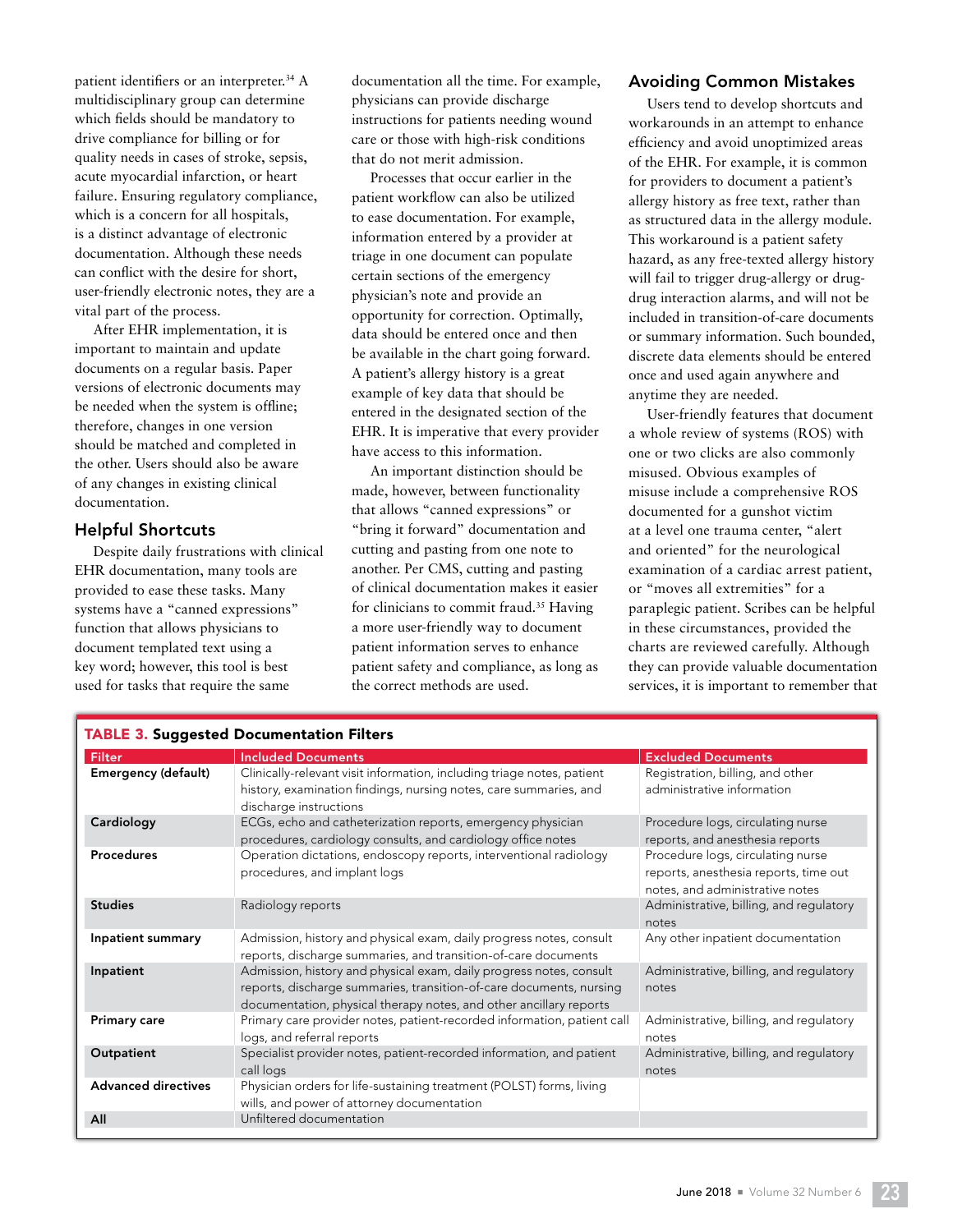scribes are a workaround.<sup>36</sup> By intercepting patient safety alerts and decision support information, scribes filter information intended for the ordering provider. As such, they should be mandated to consult their supervising physician when faced with these alerts.

#### CRITICAL DECISION

#### How can clinicians leverage the Health Information Exchange to provide safer patient care?

The process of calling the medical records department of another institution to locate a patient record, requesting written patient permission to retrieve the record, faxing that request and permission to the other institution, and then awaiting a return fax for the relevant records is all too familiar to most emergency physicians. Now, instead of a concise discharge summary or study report, physicians receive EHR printouts that include a wealth of often marginally relevant data and are left to hunt for the one critical fact requested.

Instead, a clinician should be able to query the EHR of another institution or patient registry to directly obtain information about a patient in real time. Traditionally, each EHR was an island unto itself, largely inaccessible to other computer systems and external providers. Effective data interchange relies on widely adopted data messaging standards and protocols, as well as shared data definition templates. Development and refinement of these many taxonomies, terminologies, hierarchies, and messaging standards have progressed over the past several decades within seemingly innumerable standards development organizations.

HIPAA and HITECH mandated the use of specific standards and provided incentives for specific foundational and structural interchange capabilities, spurring meaningful progress toward interoperability among the major EHR vendors.37,38 Despite decades of work and for multiple technical, logistic, political, and economic reasons, few clinicians can directly exchange information between EHRs deployed at different institutions. The popularization of Fast Health Interoperability Resources (FHIRs), lightweight standards for developing and

deploying modules for interoperability, promises to dismantle technological barriers.39 A more practical solution, however, is to use a combination of the Direct Project and HIE networks to facilitate the exchange of patient care information between providers and institutions.

#### Sharing Information

Research shows that many opportunities for errors occur during transitions of care. In the US, the typical Medicare patient sees seven different physicians across four different practices per year, and many with chronic conditions see more than 16 physicians per year.40 To this end, the Direct Project, which is essentially secure email for clinical documents, has been developed and is now part of MU requirements.<sup>41</sup> Each clinician and institution has a direct address, from which they can send and receive clinical documents regarding a patient. The current focus is to implement transmission of important clinical data encapsulated in the Continuity of Care Document (CCD) standard between EHR systems.<sup>42</sup>

 These documents are humanreadable and can thus be forwarded to the patient's chart in the receiving EHR. They are also structured documents, so they can be parsed by the EHR to populate the receiving system with meaningful discrete data elements such as allergies, medications, and

potential complications. The included data elements can be customized to meet particular needs or populations, yet remain standardized and reusable.

A direct point-to-point secure email exchange of clinical information is feasible with defined relationships (eg, a sending-and-receiving facility or a referral for follow-up care). However, a third party is necessary for many interactions. HIEs or Regional Health Exchange Organizations (RHEOs) exist to facilitate information exchange between multiple providers and institutions within a region. Typically, hospitals, health plans, outpatient laboratory and imaging centers, and even individual provider offices within a region come together under a legal and financial arrangement to exchange a predefined set of clinical data in a standardized format.

This interchange can be set up in a federated model, where each institution "owns" their data and provides information based on specific queries, or data can be copied directly into the HIE repository. Some systems are integrated into the local EHR, whereby the results are formatted by the HIE into a structured document for import into the EHR into a designated area of the patient's chart, sent as a direct message to the individual provider's inbox, or delivered to a common institutional inbox. Others operate as a separate, often web-based, application.



### Pearls

- Aftercare instructions should be written at a sixth-grade level to improve patient comprehension.
- Essential patient information, including medications, allergies, and pregnancy history, should be documented in the designated EHR areas. This structured data ensures that other providers are made aware of critical information during current and future visits.
- Emergency physicians should make modifications to electronic tracking boards to enhance readability and situational awareness.
- $\blacksquare$  It is important to work with local institutions, including rehabilitation and longterm care facilities, to develop structured electronic documentation exchange via CCDs and direct messaging.
- Patient privacy breaches should be escalated and immediately reported to the direct supervisor.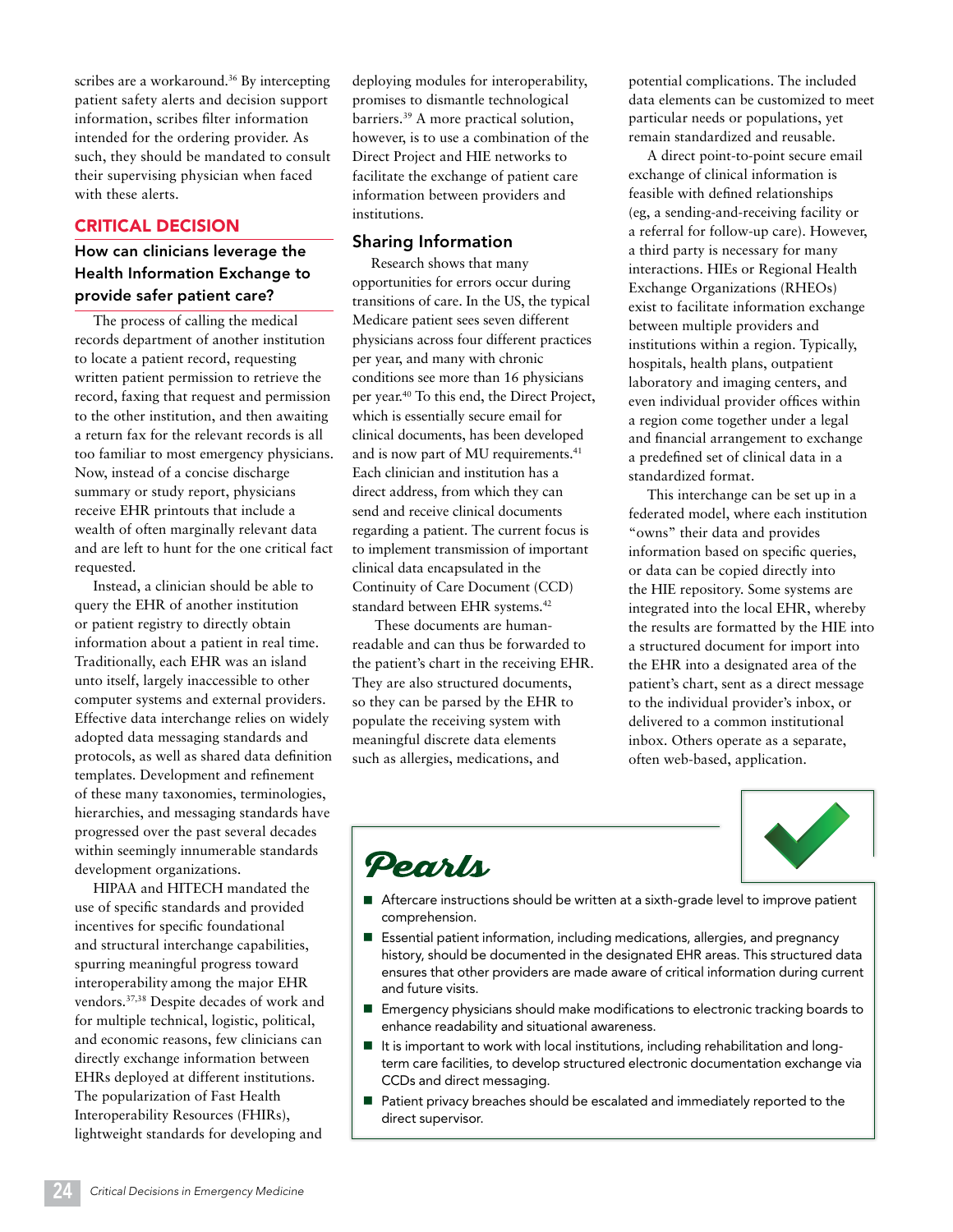



- Transporting printed documentation, analyses, reports, and research materials outside of the medical facility.
- Failing to carefully review all information documented in a patient's chart. A large volume of (potentially inaccurate) information can be rapidly entered into the EHR.
- Overusing EHR alerts, a mistake that can result in alert fatigue. Icons and color-coding should be used judiciously to provide visual cues for clinicians and augment clinical workflows.
- Neglecting to regularly review saved orders to ensure that they reflect current standards of care and match the current formulary.

Some HIEs query the patient's insurer to obtain claims summaries, which can include information on prior encounters, diagnoses, prescription records, and procedure codes. While useful, the data is often limited to the current insurer and may not be applicable to noninsured patients or those with policy changes. Furthermore, the information is claims based and does not provide a full and accurate picture of all patient encounters.

#### Barriers to Care

A clinical data repository of structured data is much more robust than payer query systems, yet few currently contain unstructured documentation (eg, provider notes or diagnostic images). Some HIEs store a shadow copy of a subset of the patient's information; others support an indirect query of the target institution's EHR to obtain information as requested. No clear standards on how to design these systems exist, as every EHR and institution employs different charting and coding practices.

Moreover, regional exchange operators face varying state and local regulations regarding the receipt, storage, and dissemination of patient information. Other barriers to HIE sustainability include the competitive nature of local health care institutions and the potential unwillingness to share clinical data, the data architecture decisions and technical limitations of the member institutions, and the issues surrounding board structure and funding for the

development and ongoing maintenance of the exchange.

It is important to remember that all information exchange relies on robust patient identifier matching standards, master patient indices, and record locator services.<sup>43</sup> Patients frequently provide differing information during registration, including variations of first and last names, maiden names, various addresses, or old phone numbers. Social security numbers, which are an unreliable single identifier, have been reused and reissued, are a target for identity theft, and are often incorrectly remembered or reported.44

Thus, the US does not have any form of reliable national unique identifier, and despite HIPAA language mandating it, the US Department of Health and Human Services (HHS) is prohibited via statute from establishing one in each appropriation.<sup>45</sup> Physicians should ensure that the correct patient records are returned by the HIE; should validate demographic and clinical information they receive; should view clinical documents as a snapshot in time, consisting of what was known about a patient or reported during that episode of care; and should be skeptical of the source and veracity of data abstracted from individual encounters.

The exchange of health information between providers can substantially aid patient safety efforts by decreasing radiation through the elimination of unnecessary studies, improving the accuracy of reported treatment histories, and enhancing the

coordination of care. Efficient exchange of information can also decrease costs by increasing the reliability of completed studies, especially if fully detailed reports, descriptions, and even images accompany the final interpretations.46

#### Prescription Drug Programs

All US states except Missouri, as well as Guam, Puerto Rico, and the District of Columbia, have an active prescription drug monitoring program (PDMP).47 The timeliness of reporting to the PDMP varies, however, and can impact the relevance of the report.<sup>48</sup> Some states mandate query of the PDMP upon prescribing and documentation of such activities.49 These programs are primarily designed to prevent drug diversion and abuse of scheduled medications and to simplify drug enforcement actions. Nonetheless, patients who are abusing scheduled drugs pose a hazard to themselves, and possibly to the public, and are a source of great frustration to many providers.

Most pharmacy benefits management (PBM) programs are now part of a nationwide prescription information exchange network that aggregates patient prescription records. Modern EHRs can query this database, allowing providers to see prescription fill data, which can greatly aid patient care. Patients often have incomplete or missing medication lists, and few have knowledge of drug names and accurate dosages. Many of these systems can be integrated into an EHR's medication reconciliation workflow.

Providers should remember, however, that the absence of PBM records does not ensure that the patient is not taking a medication. Not all pharmacies directly report to PBM exchanges; therefore, information can be missing or delayed. The sole information source in these cases is claims data. Furthermore, if patients do not have or do not use drug insurance coverage for a medication, it may not appear in PBM records. Physicians should use the prescription query to check patient reports or obtain additional details, but should verify all information with the patient, family, or prescribing provider.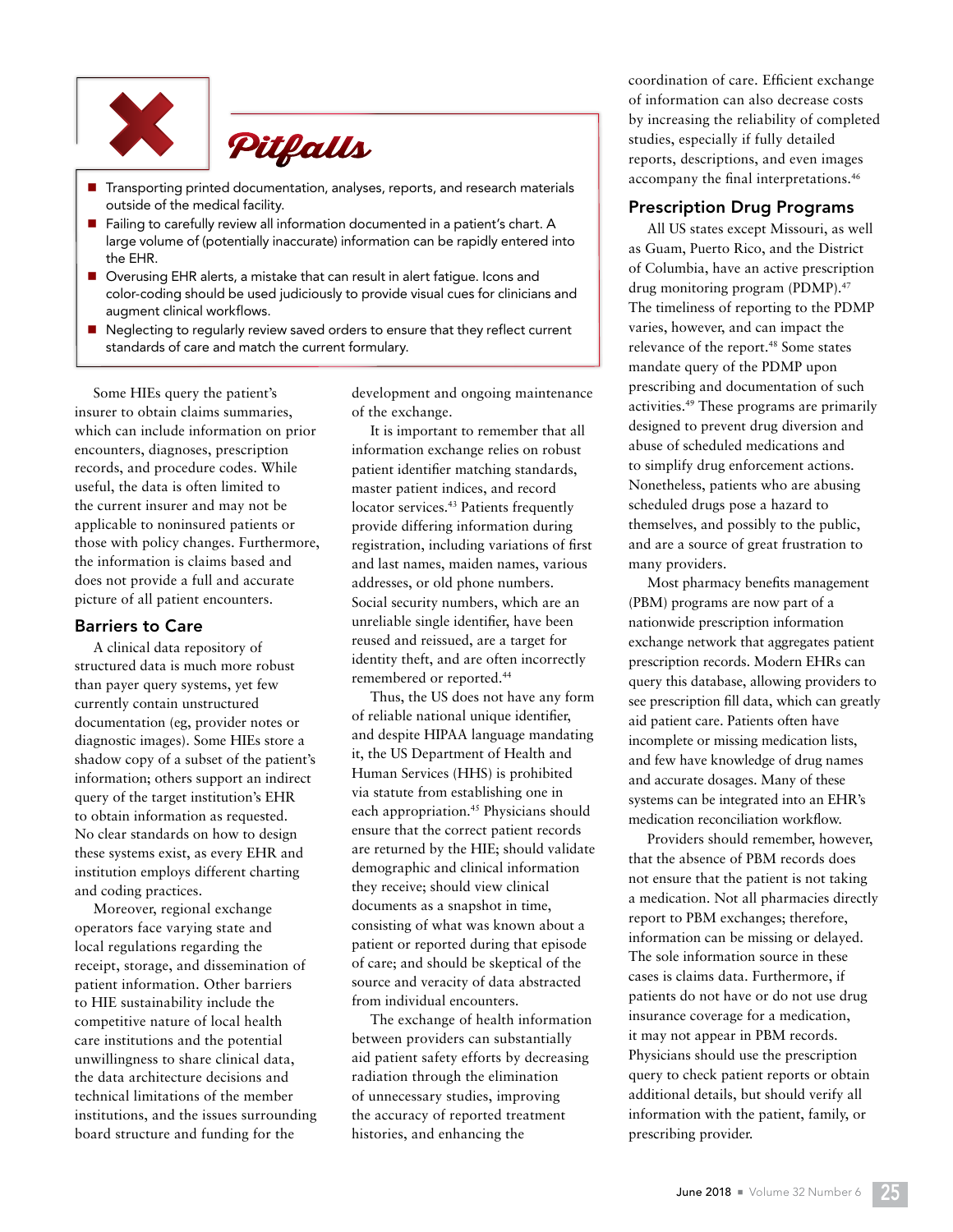#### Patient Portals

Patients will increasingly have access to electronic tools to help them manage their own health care data. This wealth of information can assist in diagnosis, guide therapy, coordinate care among multiple providers and settings, and track progress toward health and care goals.

Most modern personal health records (PHRs) are portals tied to provider EHRs, which allow patients to view a subset of their provider-generated notes, laboratory results, imaging records, educational materials, aftercare instructions, and administrative data. Due to MU incentives, patients are increasingly able to access a wide array of personal clinical data and specific educational material assigned to them based on their health issues. Often, patients and their proxies can view test results even before the clinician has had a chance to review them, so some systems delay publishing to the patient portal to allow time for provider review.

Some systems also allow patients to manage appointments via the portal, issue reminders, support direct communication with providers, allow patients to edit or annotate their own records, or upload documents. Still others provide health applications to monitor and trend physiological and laboratory data or to monitor care plans and specific milestones or targets. PHRs are developing rapidly within the context of EHRs, with shifting approaches and technologies. The aim is to develop useful tools and data patients need to achieve their personal health goals.

#### CRITICAL DECISION

#### What is the most effective way to provide aftercare instructions?

Prewritten discharge information and educational material can be an excellent driver of increased patient safety and satisfaction; however, most of these documents are less than ideal. Many health care systems purchase a patient education package from a vendor; these materials are often overly generic, incomplete, and in direct conflict with oral instructions provided at the point of care.

A better plan is to create simple handouts, aimed at a sixth-grade reading level, which are standardized across the department and not necessarily the same as the set used for hospital discharge or outpatient offices.50 For example, take the top 20 discharge diagnoses and create standardized paperwork that includes aftercare instructions, followup information, referrals to local community resources, and reasons to return.

Most commercial EHRs allow providers to add specific additional treatments or other information, using personal macros or custom instructions. If this is not possible, the information can be saved as dated word processor files in a shared location. These patient education materials must be regularly reviewed and updated. As with all content, identify subject matter experts and assign one person as the content owner, someone who is responsible for reviewing the materials at appropriate intervals and serves as a contact for comments and questions. Choose a high-quality vendor, whose content is also regularly audited by subject matter experts, for the remainder of the library. Disable or remove content that does not reflect current knowledge or practice patterns.

Patients should also receive a set of patient-specific instructions, containing aftercare instructions, medication prescriptions, and followup information. This document framework is typically configured as part of system implementation and can usually be improved upon. For example, some systems print full medication reconciliation sheets at discharge. This is a valid approach for closed systems in which the patient receives all care within one facility or network and all providers are utilizing a common EHR framework. However, if the system is not closed, this approach can introduce errors of omission. A simple list of new medications prescribed during the visit, and notes about any that should be stopped, should suffice.

Medication changes should still be added to the patient's electronic medication list as part of MU-mandated discharge medication reconciliation. However, physicians should not assume that these changes will properly print on discharge instructions in a manner that patients can understand and act upon, unless they have been carefully configured to do so.

Discharge instructions commonly list follow-up appointments. Clinicians should ensure it is clear whether these appointments have already been made for the patient or the patient needs to schedule them. Someone in the organization, preferably a member of the medical staff office, should regularly review and update the provider database with names, addresses, and contact information so that patients can successfully schedule their appointments. If possible, staff should schedule appointments for patients and use an automated reminder system (phone call or text message) to improve adherence.

Some discharge sheets list tests and procedures performed, and some include results. Emergency physicians should ensure preliminary results, such as radiology wet reads, are properly labeled. Much of this information is also available in the patient portal, so detailed results may not be necessary, especially if they are not interpreted or finalized at the time of discharge.

#### Summary

The deployment of an EHR does not, in itself, improve health care. It is merely a tool that enables the organization to leverage its resources to improve organizational efficiency and the provision of patient care. As such, the deployment and maintenance of health IT is an opportunity for continuous quality improvement. The installation of a comprehensive EHR system in a complex clinical environment is an inherently disruptive process, requiring significant organizational change and work adaptation. Attempting to replicate the prior paper-based system through extensive customizations and unique rules cannot produce new operational efficiencies, and will only frustrate attempts to improve safety via novel errors and workarounds.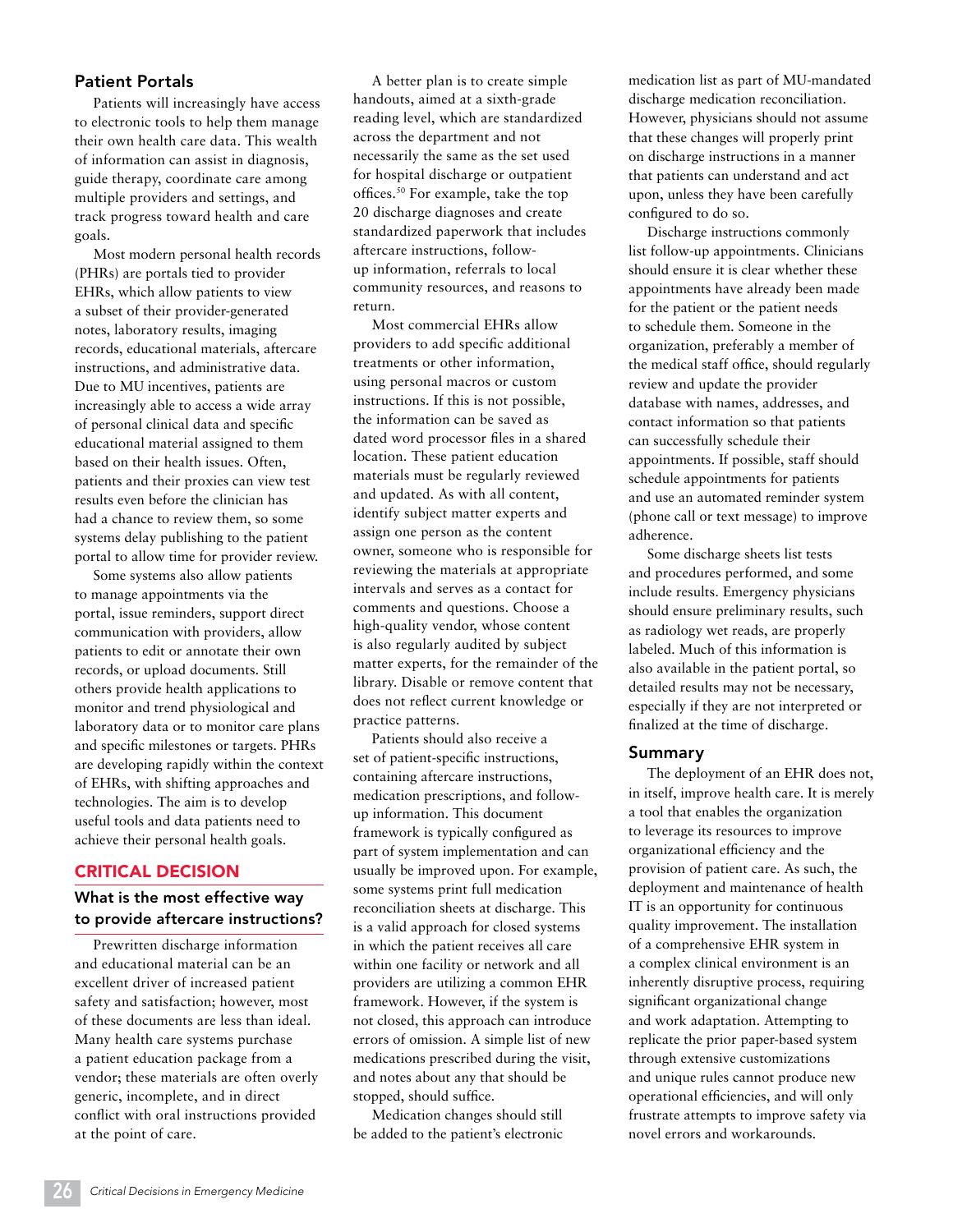#### CASE RESOLUTIONS

#### ■ CASE ONE

The physician informed his medical director of the misplaced paper notes. Both were relieved to find that only a small number of patients were affected, so the scope of this incident did not require them to notify the federal government. The hospital's security officer informed both patients, however, and the hospital decided to re-educate its employees on existing policy regarding patient privacy: Employees are not allowed to transport patient health information outside the hospital unless it is encrypted.

Violations of the HIPAA and the Breach Notification Rule require covered entities, such as emergency physicians, to notify certain individuals when a breach meets certain criteria. For a case that involves a breach of more than 500 individuals, notifications to those affected by the breach, to the HHS secretary, and to the media are required. If the breach is found to be intentional, severe financial and criminal action penalties can be imposed.

#### ■ CASE TWO

Although the proper alert was triggered for cross-reactivity between the patient's allergy to penicillin

and treatment with a cephalosporin, the physician bypassed it due to alert fatigue. The patient developed an allergic reaction to IV ceftriaxone and was treated appropriately with a good clinical outcome. However, the patient filed a complaint with the hospital. The hospital then changed the EHR system to require the user to give an explanation for bypassing an allergy alert. The nurse who administered the medication should also have asked herself if the dose, frequency, and type of medication made sense for the patient, since the knowledge-based bar coding system simply affirms the mistake.

Assuming that the medication is appropriate because the bar-coded patient wristband matches the bar-coded medication creates a confirmation bias. Mistakes can be made even after applying the five rights — the right patient, right drug, right dose, right route, and right time — of medication administration, so retaining critical thinking while administering medication is vital. The hospital could also add another layer of medication safety by requiring an emergency department pharmacist to verify all medication orders.

Well-designed EHR components can gather and summarize data, simplify processes, and speed communication. The end goal should be to leverage the available information and computing power through EHR-powered workflows. As there is a limit to how much change people can absorb at once, incremental implementation and updates, coupled with ongoing and repetitive training, can help minimize temporary productivity losses.<sup>51</sup>

Groups of clinicians should bear the responsibility for developing care protocols, order sets, lists of common "favorite" or "quick-pick" orders, and information resources at the department level to optimize patient safety, speed clinical workflows, and standardize

care. These CPOE elements can be leveraged to provide decision support and make it easier to "do the right thing" through standardized complete order sentences with reasonable defaults common to the clinical setting, through concise groupings of common companion orders based on best practices and evidence-based guidelines, and by eliminating orders of limited clinical usefulness to discourage use.

Once developed, care processes, order sets, and documentation aids must be maintained to ensure they function optimally in the face of continual change. Every individual workflow must have an owner who is invested in and empowered to monitor the process and make adjustments as necessary.

#### ■ CASE THREE

The physician looks at the order and notes it matches the patient's weight. She enters another order for hydromorphone, entering "1" in the dose quantity field and then choosing "mg/kg" instead of the default "mg" in the dose unit field, and sees how the dose was changed to 68.7 mg. Due to a recent system update, the EHR now automatically calculates weight-based doses within the order entry field if a weight is entered, as required by triage protocol, rather than requiring the use of a pop-up dose calculator to calculate and round doses, as was done previously.

These automatic order alterations were not highlighted by the system, which led to the near-miss in incorrect dosing, as the physician likely hit a key that changed the default from mg to mg/kg between clicking on the order sentence and clicking the sign button. Since the physician was not expecting the entered dose to change, as the order was a precomposed favorite, she did not thoroughly review the final order on the signature page. It is important for clinicians to be informed of system changes and review all orders prior to signing.

Subject matter experts should be directly responsible for performing regular content reviews of rules, guidelines, and order sets based on current evidence and organizational capabilities.

Ideally, this work should proceed across departmental lines, as it is far easier for managers and IT personnel to adapt standardized plans and protocols across an institution than to create and maintain separate procedures for every individual department. This standardization leads to safer care through familiar work processes, uniform formularies, consistent interfaces and data elements, and simpler EHR maintenance.

The overarching goal is to develop a "learning health care system" that uses